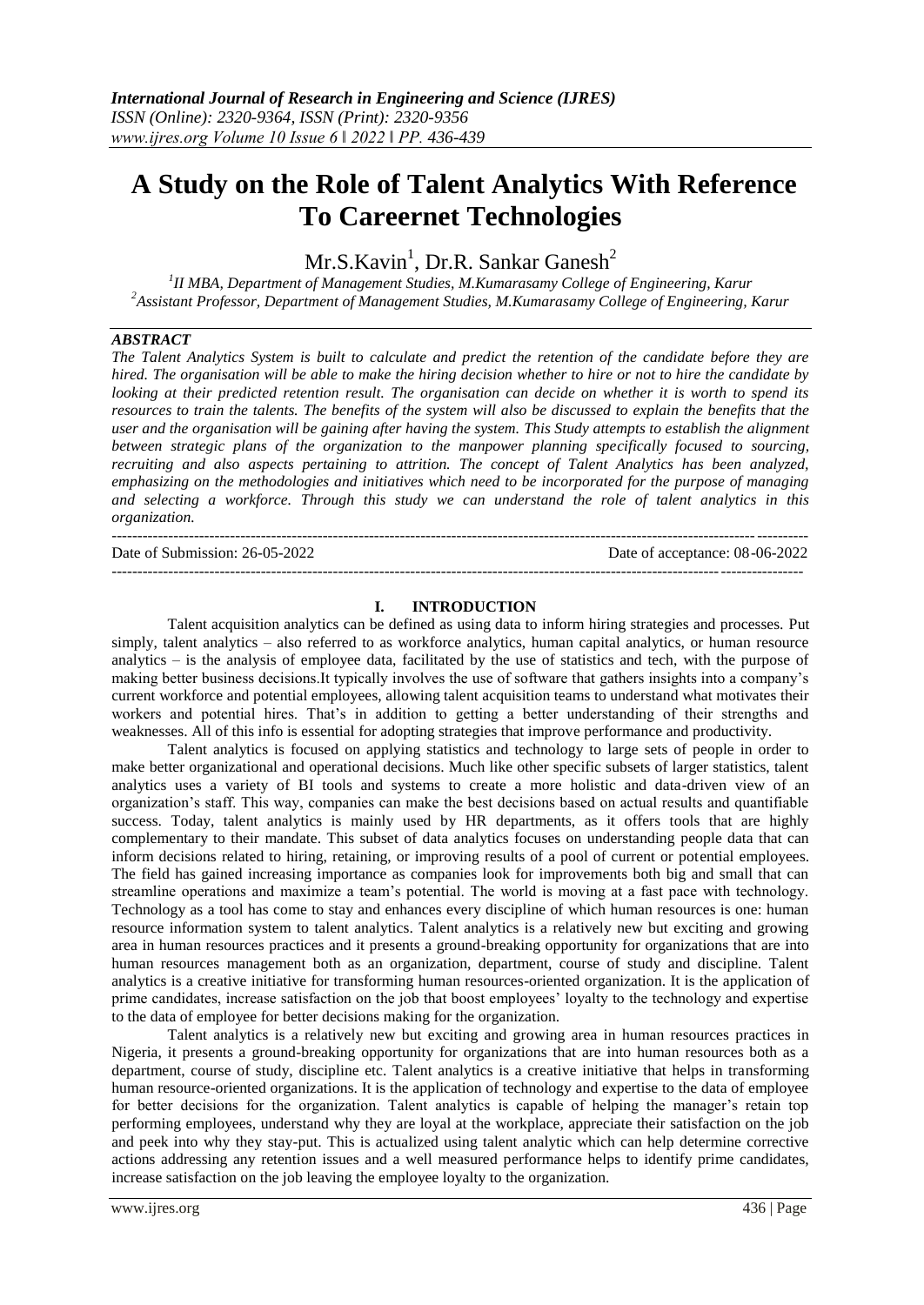# **OBJECTIVES OF THE STUDY**

- To Study the accuracy and quality of work of employees by talent analytics.
- To understand the need for talent analytics.
- To Study about the impact of talent analytics on performance management.

## **NEED OF THE STUDY**

Data-driven decision making leads to better employee engagement, improved productivity, increased revenue, and improved employee retention. That's because talent analytics allows HR, hiring, and line managers to make better people decisions. But it can only work if all decision makers, from supervisors to executives, understand the value. So by studying the talent analytics in the company we can improve the hiring the recruiting practices of the company to a better level.

# **RESEARCH DESIGN AND METHODOLOGY**

The research design used for the study is the descriptive research design. In this design structural information is used to gather information.

#### **Sampling method:**

The Sampling method used here is simple random sampling method.

#### **Scaling:**

Scaling is the assignment of objects to numbers or semantics according to a rule.

#### **Primary data collection:**

Primary data are those, which are collected a fresh and for the first time and thus happen to be original in character, questionnaire methods. It was collected from the employees working in the organization.

#### **Secondary data collection:**

It is collected from the internal records of the company such as library records, trade journals, various manuals of the company, various training programs previously conducted and it's responds etc

#### **Sample size**

Sample size for the research is 200 data which collected from the respondents.

## **TOOLS FOR DATA COLLECTION:**

The tools used for data analysis is Anova,Frequency analysis and chi-square.

#### **Questionnaire**

The survey questionnaire used in this research consists the respondents demographic data like their age, gender, education qualification, marital status, and number of years of experience in the organization is collected.

## **ANALYSIS AND INTERPRETATION**

# **Frequency Analysis**

**Age**

|       |           | Frequency | Percent | Valid Percent | <b>Cumulative Percent</b> |
|-------|-----------|-----------|---------|---------------|---------------------------|
|       |           |           |         |               |                           |
| Valid | $20-30$   | 180       | 90.0    | 90.0          | 90.0                      |
|       |           |           |         |               |                           |
|       | $30-40$   |           | 2.0     | 2.0           | 92.0                      |
|       | $40 - 50$ |           | 5.5     | 5.5           | 97.5                      |
|       | Above 50  |           | 2.5     | 2.5           | 100.0                     |
|       | Total     | 200       | 100.0   | 100.0         |                           |

From the table 90.0% of the respondent's age are 20-30 years, 2.0% of the respondents age are 30-40 years, 5.5% of the respondents age are 40- 50 years 2.5% of the respondents age are Above 50 .Majority 90% of the respondents age are 20-30 years.

| What is your working experience |               |           |         |               |                           |  |  |
|---------------------------------|---------------|-----------|---------|---------------|---------------------------|--|--|
|                                 |               | Frequency | Percent | Valid Percent | <b>Cumulative Percent</b> |  |  |
| Valid                           | $0-1$ Year    | 57        | 28.5    | 28.5          | 28.5                      |  |  |
|                                 | 1-2 Years     | 79        | 39.5    | 39.5          | 68.0                      |  |  |
|                                 | 2-3 Years     | 31        | 15.5    | 15.5          | 83.5                      |  |  |
|                                 | 3-4 Years     | 10        | 5.0     | 5.0           | 88.5                      |  |  |
|                                 | Above 4 Years | 23        | 11.5    | 11.5          | 100.0                     |  |  |
|                                 | Total         | 200       | 100.0   | 100.0         |                           |  |  |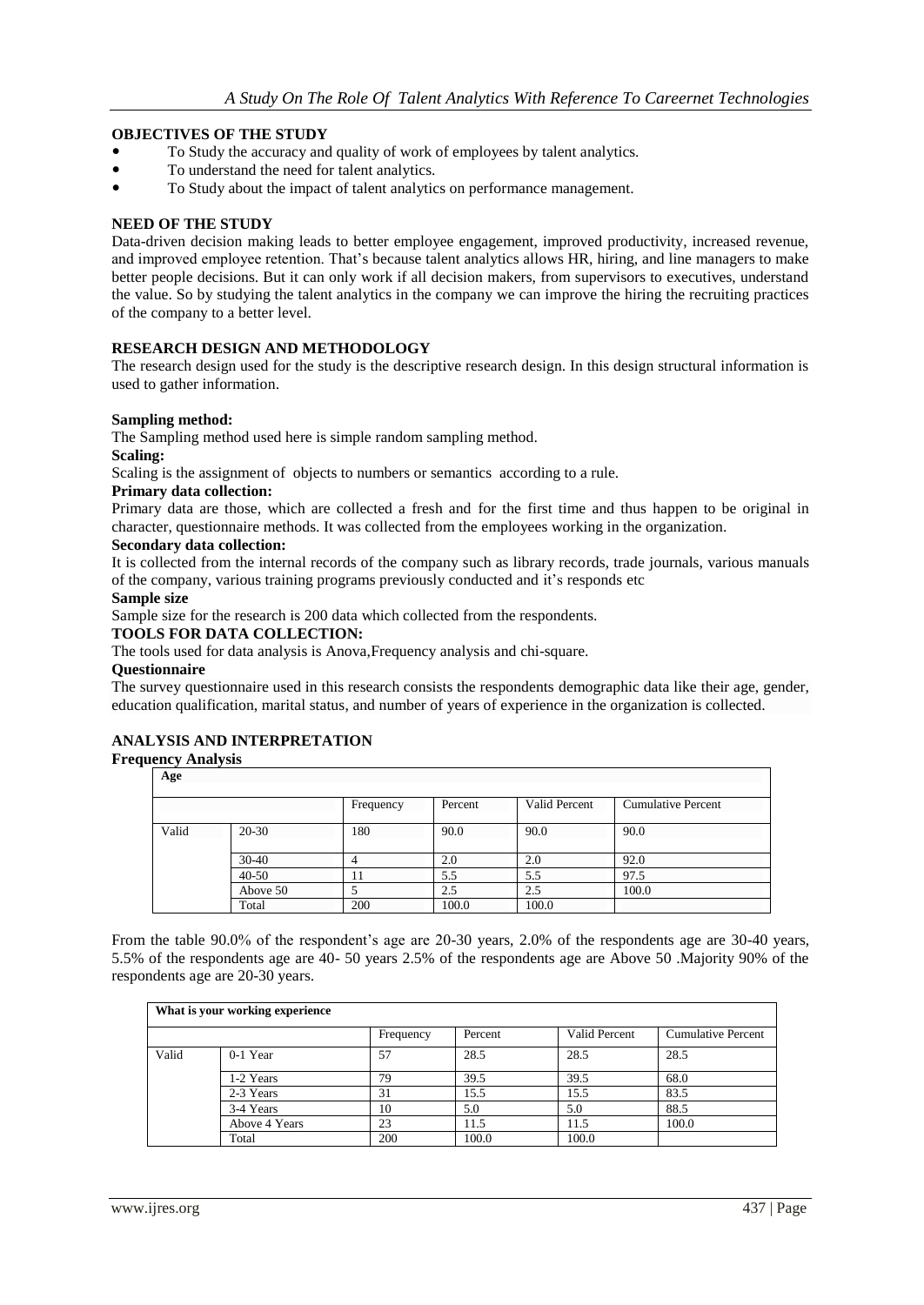From above table shows that experience of the respondents, 28.5% of the respondents experience are below 1 year, 39.5% of the respondents experience are 1- 2 years, 15.5% of the respondents experience are 2-3 years, 5.0% of the respondents experience are above 3-4 years.

Majority 39.5% of the respondents experiences are 1-2 Years.

## **CHI – SQUARE TEST**

## **Staff motivation has a relationship with organizational performance and working environment has a relationship with organizational performance.**

**H<sup>O</sup>** -There is no Hypothesis relationship between staff motivation has a relationship with organizational performance and working environment has a relationship with organizational performance

**H<sup>1</sup>** - There is a Hypothesis relationship between staff motivation has a relationship with organizational performance and working environment has a relationship with organizational performance

| <b>Chi-Square Tests</b>      |             |    |                                       |  |  |
|------------------------------|-------------|----|---------------------------------------|--|--|
|                              | Value       | df | Asymptotic Significance (2-<br>sided) |  |  |
| Pearson Chi-Square           | $8.189^{a}$ | 4  | .085                                  |  |  |
| Likelihood Ratio             | 8.211       |    | .084                                  |  |  |
| Linear-by-Linear Association | .608        |    | .436                                  |  |  |
| N of Valid Cases             | 200         |    |                                       |  |  |

a. 0 cells (0.0%) have expected count less than 5. The minimum expected count is 18.29.

## **Inference:**

.

From the above table the Calculated table the calculated sum value is .085 which is above the level of 0.05%. Hence the Hypothesis of H0 is truly fit and it is acceptable.

## **ANOVA**

#### **The selection process is objective and ensures that only competent people are recruited and there is participation by managers in manpower planning and recruitment.**

**H0 –** There is no relation between selection process is objective and ensures that only competent people are recruited and There is participation by managers in manpower planning and recruitment.

**H1 -** There is a relation between selection process is objective and ensures that only competent people are recruited and There is participation by managers in manpower planning and recruitment.

|                | Sum of Squares | df  | Mean Square |        | Sig. |
|----------------|----------------|-----|-------------|--------|------|
| Between Groups | 14.623         |     | 7.311       | 12.467 | .001 |
| Within Groups  | 115.532        | 197 | .586        |        |      |
| Total          | 130.155        | 199 |             |        |      |

## **Inference:**

From the above table the calculated table the calculated sum value is .001which was below the level of 0.05%. Hence the Hypothesis of H1 is truly fit and it is acceptable.

# **II. FINDINGS**

- Majority of the respondent's aged from 20-30 years.
- Majority of the respondents experience is 1-2 years.
- Majority of the respondents opinion about staff motivation with organizational performance is agree.
- Majority of the respondents agree with the participation of managers in the recruitment process

## **III. SUGGESTIONS**

 The employees whose are working in the company, are not staying for long since most of the employees are of 1-2 years of experience so it is suggested that to rectify the problem by increasing employees retention.